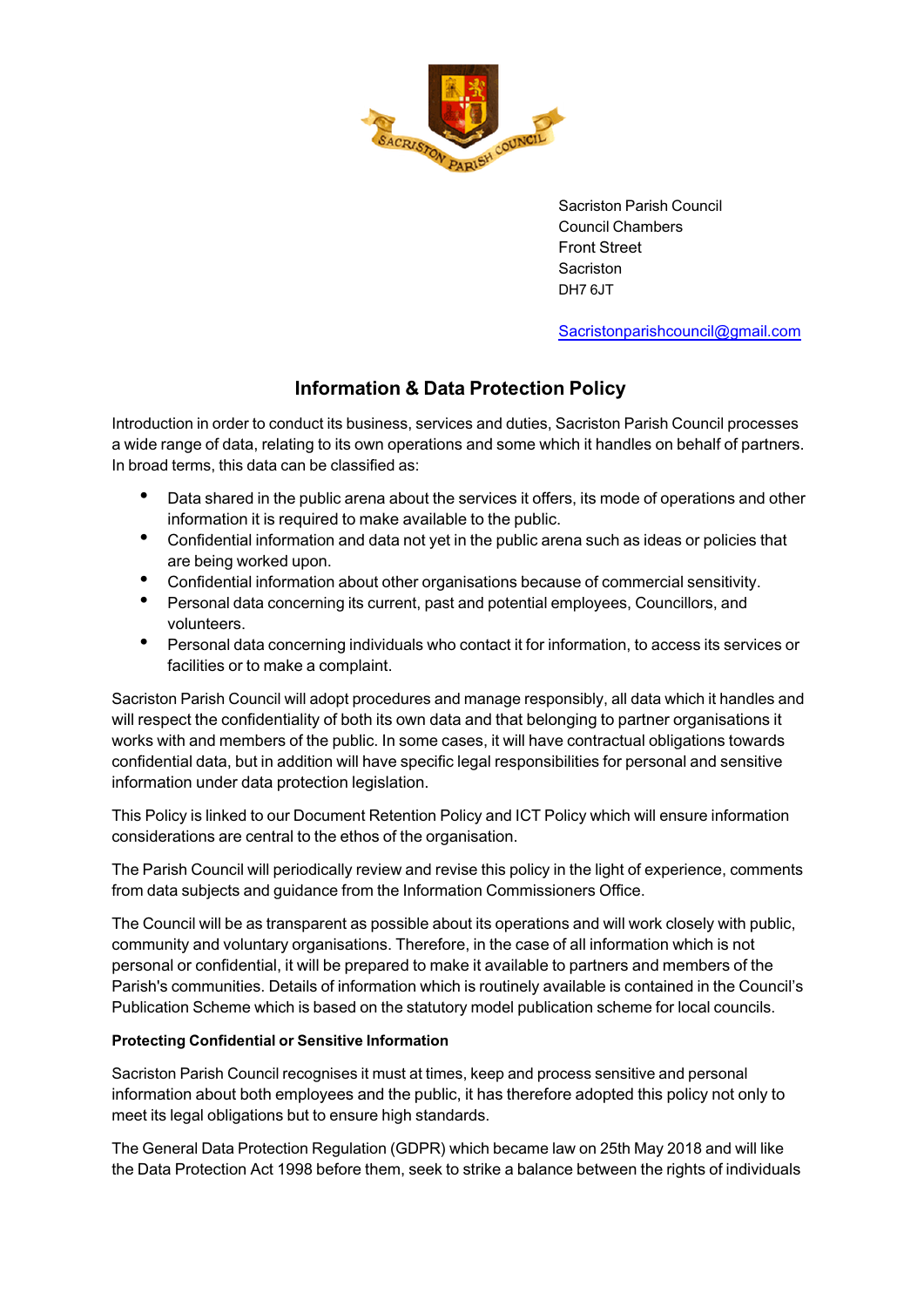and the sometimes, competing interests of those such as the Parish Council with legitimate reasons for using personal information.

The policy is based on the premise that Personal Data must be:

- Processed fairly, lawfully and in a transparent manner in relation to the data subject.
- Collected for specified, explicit and legitimate purposes and not further processed in a manner that is incompatible with those purposes.
- Adequate, relevant and limited to what is necessary in relation to the purposes for which they are processed.
- Accurate and, where necessary, kept up to date.<br>• Kent in a form that nermits identification of data s
- Kept in a form that permits identification of data subjects for no longer than is necessary for the purposes for which the personal data are processed.
- Processed in a manner that ensures appropriate security of the personal data including protection against unauthorised or unlawful processing and against accidental loss, destruction or damage, using appropriate technical or organisational measures.

## **Data Protection Terminology**

*Data subject* - means the person whose personal data is being processed. That may be an employee, prospective employee, associate or prospective associate of BTC or someone transacting with it in some way, or an employee, Member or volunteer with one of our clients, or persons transacting or contracting with one of our clients when we process data for them.

*Personal data* - means any information relating to a natural person or data subject that can be used directly or indirectly to identify the person. It can be anything from a name, a photo, and an address, date of birth, an email address, bank details, and posts on social networking sites or a computer IP address.

*Sensitive personal data* - includes information about racial or ethnic origin, political opinions, and religious or other beliefs, trade union membership, medical information, sexual orientation, genetic and biometric data or information related to offences or alleged offences where it is used to uniquely identify an individual. Data controller - means a person who (either alone or jointly or in common with other persons) (e.g. Parish Council, employer, council) determines the purposes for which and the manner in which any personal data is to be processed.

*Data processor* - in relation to personal data, means any person (other than an employee of the data controller) who processes the data on behalf of the data controller.

*Processing information or data* - means obtaining, recording or holding the information or data or carrying out any operation or set of operations on the information or data, including:

- organising, adapting or altering it
- retrieving, consulting or using the information or data
- disclosing the information or data by transmission, dissemination or otherwise making it available
- aligning, combining, blocking, erasing or destroying the information or data. regardless of the Technology used.

Sacriston Parish Council processes personal data in order to:

- fulfil its duties as an employer by complying with the terms of contracts of employment, safeguarding the employee and maintaining information required by law.
- pursue the legitimate interests of its business and its duties as a public body, by fulfilling contractual terms with other organisations, and maintaining information required by law.
- monitor its activities including the equality and diversity of its activities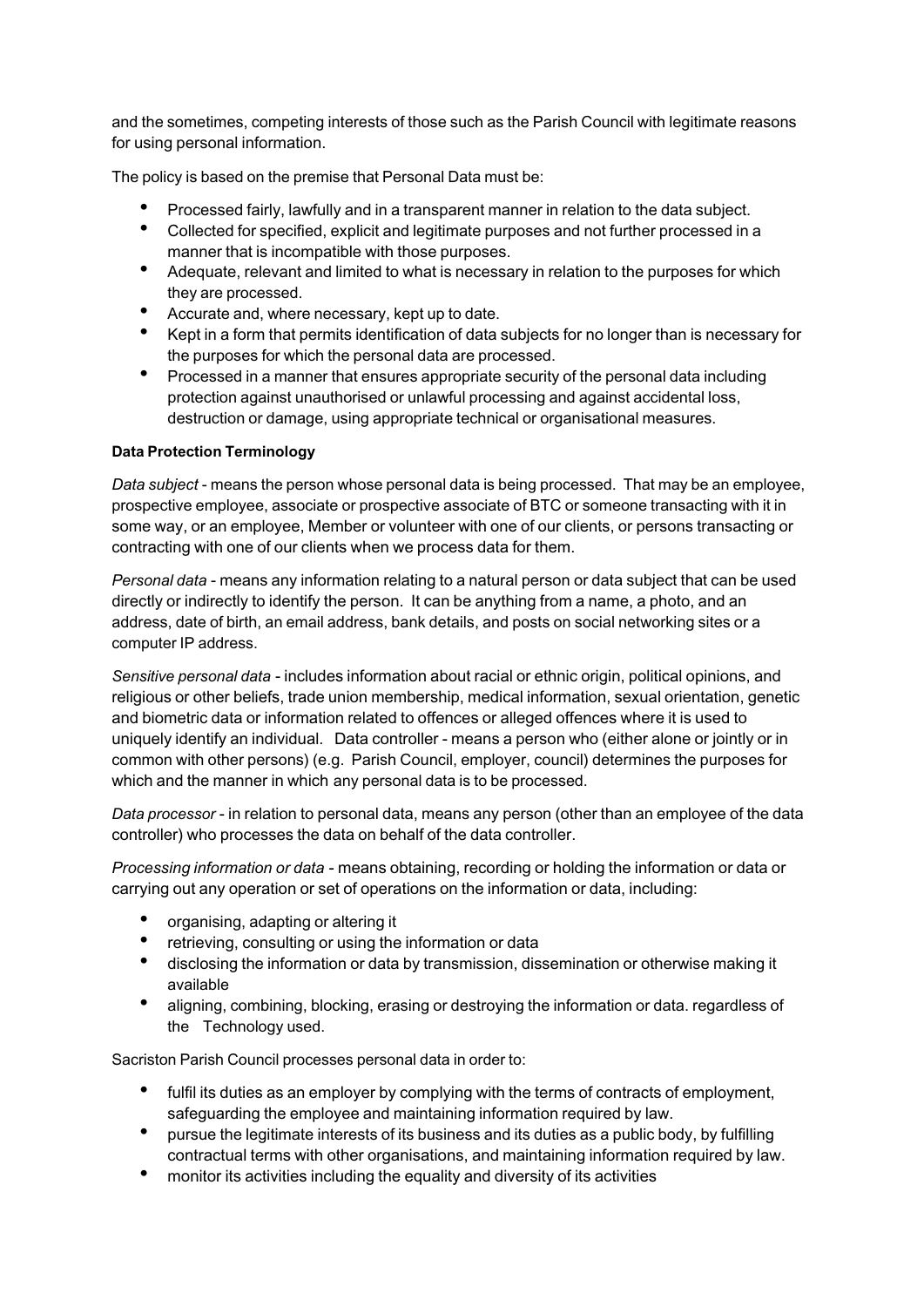- fulfil its duties in operating the business premises including security
- assist regulatory and law enforcement agencies<br>• presence information including the recording and
- process information including the recording and updating details about its Councillors, employees, partners and volunteers.
- process information including the recording and updating details about individuals who contact it for information, or to access a service, or make a complaint.
- undertake surveys, censuses and questionnaires to fulfil the objectives and purposes of the Council.
- undertake research, audit and quality improvement work to fulfil its objects and purposes.
- carry out Council administration.

Where appropriate and governed by necessary safeguards we will carry out the above processing jointly with other appropriate bodies from time to time.

The Council will ensure that at least one of the following conditions is met for personal information to be considered fairly processed:

- The individual has consented to the processing<br>• Processing is necessary for the performance of
- Processing is necessary for the performance of a contract or agreement with the individual
- Processing is required under a legal obligation
- Processing is necessary to protect the vital interests of the individual
- Processing is necessary to carry out public functions<br>• Processing is necessary in order to pursue the logiti
- Processing is necessary in order to pursue the legitimate interests of the data controller or third parties.

Particular attention is paid to the processing of any sensitive personal information and the Parish Council will ensure that at least one of the following conditions is met:

- Explicit consent of the individual
- Required by law to process the data for employment purposes<br>• A requirement in order to protect the vital interests of the indiv
- A requirement in order to protect the vital interests of the individual or another person

## **Who is responsible for protecting a person's personal data?**

The Parish Council as a corporate body has ultimate responsibility for ensuring compliance with the Data Protection legislation. The Council has delegated this responsibility day to day to the Parish Clerk.

- Email address: sacristonparishcouncil@gmail.com
- Phone: 07715966993
- Correspondence: The Parish Clerk, The Fulforth Centre, Parish Council Chambers, Front Street, Sacriston, Durham, DH7 6JP

## **Diversity Monitoring**

Sacriston Parish Council monitors the diversity of its employees, and Councillors, in order to ensure that there is no inappropriate or unlawful discrimination in the way it conducts its activities. It undertakes similar data handling in respect of prospective employees. This data will always be treated as confidential. It will only be accessed by authorised individuals within the Council and will not be disclosed to any other bodies or individuals. Diversity information will never be used as selection criteria and will not be made available to others involved in the recruitment process. Anonymised data derived from diversity monitoring will be used for monitoring purposes and may be published and passed to other bodies.

The Council will always give guidance on personnel data to employees, councillors, partners and volunteers through a Privacy Notice and ensure that individuals on whom personal information is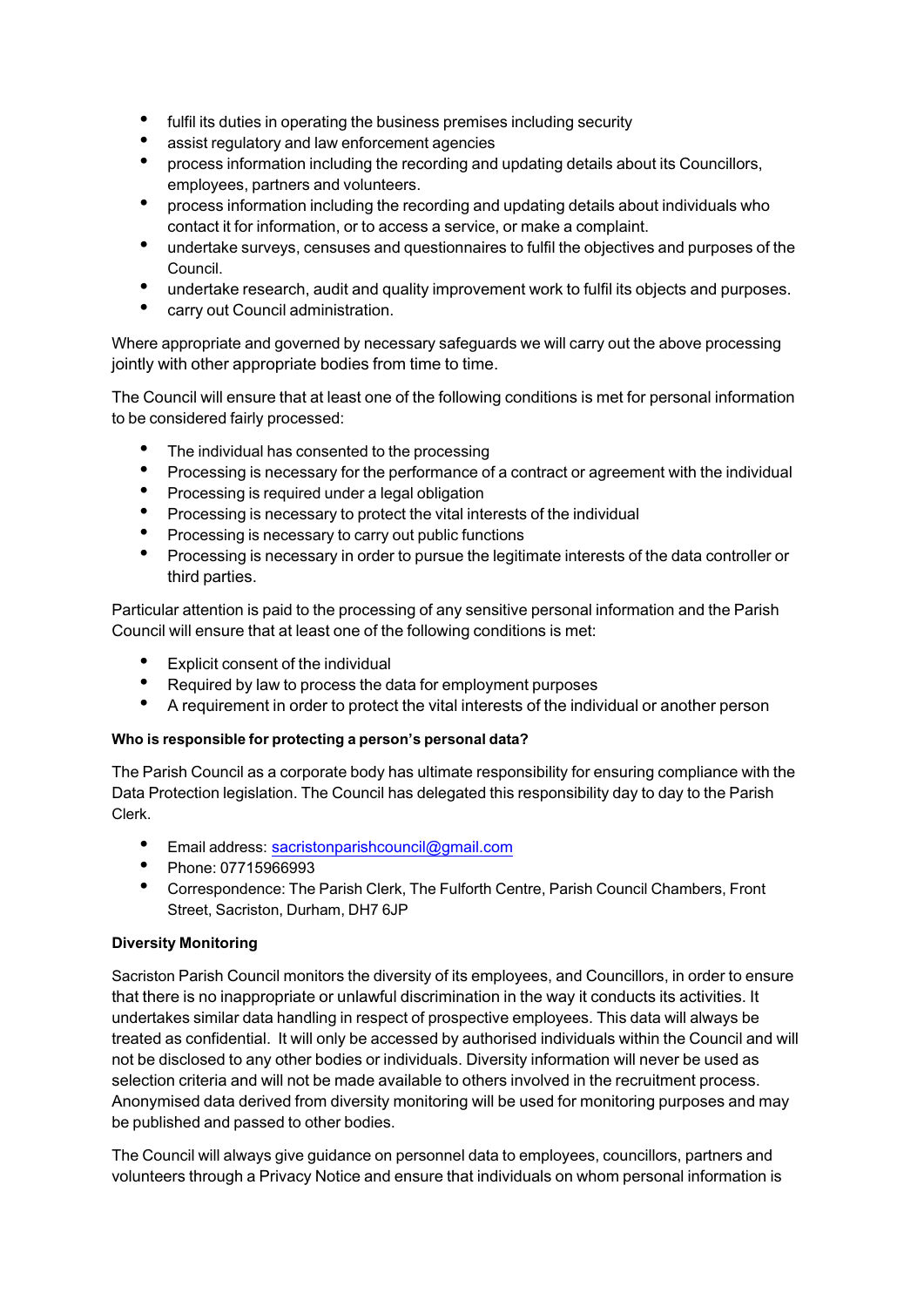kept are aware of their rights and have easy access to that information on request.

Appropriate technical and organisational measures will be taken against Unauthorised or unlawful processing of personal data and against accidental loss or destruction of, or damage to, personal data. Personal data shall not be transferred to a country or territory outside the European Economic Areas unless that country or territory ensures an adequate level of protection for the rights and freedoms of data subjects in relation to the processing of personal data.

## **Information provided to us**

The information provided (personal information such as name, address, email address, phone number) will be processed and stored so that it is possible for us to contact, respond to or conduct the transaction requested by the individual. By transacting with Sacriston Parish Council, individuals are deemed to be giving consent for their personal data provided to be used and transferred in accordance with this policy, however wherever possible specific written consent will be sought. It is the responsibility of those individuals to ensure that the Parish Council is able to keep their personal data accurate and up to date. The personal information will not be shared or provided to any other third party or be used for any purpose other than that for which it was provided.

#### **The Councils Right to Process Information**

General Data Protection Regulations (and Data Protection Act) Article 6 (1) (a) (b) and (e) Processing is with consent of the data subject, or Processing is necessary for compliance with a legal obligation. Processing is necessary for the legitimate interests of the Council.

#### **Information Security**

The Parish Council cares to ensure the security of personal data. We make sure that your information is protected from unauthorised access, loss, manipulation, falsification, destruction or unauthorised disclosure. This is done through appropriate technical measures and appropriate policies. We will only keep your data for the purpose it was collected for and only for as long as is necessary, after which it will be deleted.

#### **Children**

We will not process any data relating to a child (under 13) without the express parental/ guardian consent of the child concerned.

#### **Rights of a Data Subject**

Access to Information: an individual has the right to request access to the information we have on them. They can do this by contacting our Parish Clerk.

#### **Information Correction**

If they believe that the information, we have about them is incorrect, they may contact us so that we can update it and keep their data accurate. Please contact the Parish Clerk.

#### **Information Deletion**

If the individual wishes the Parish Council to delete the information about them, they can do so by contacting the Parish Clerk.

**Right to Object**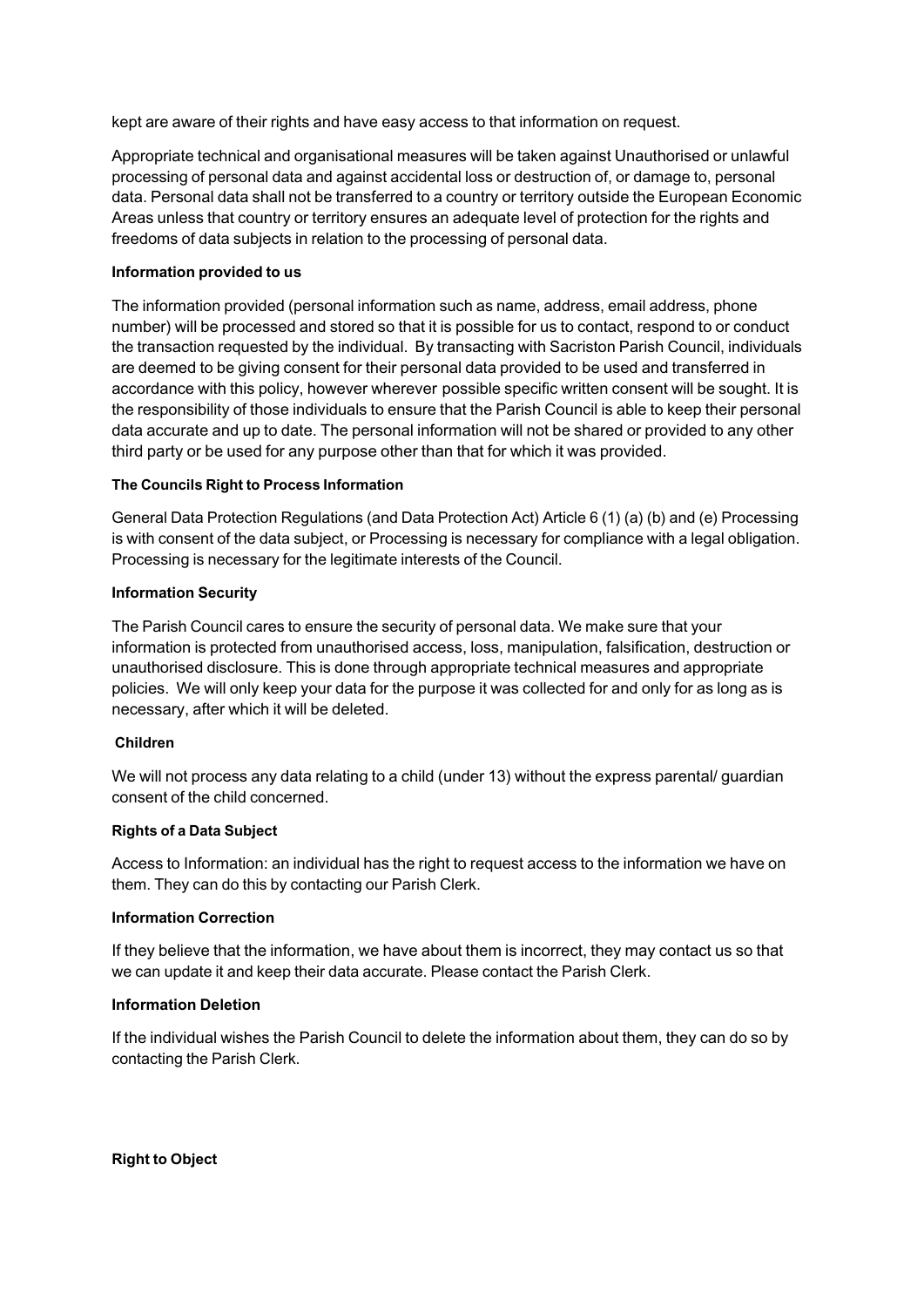If an individual believes their data is not being processed for the purpose it has been collected for, they may object by contacting the Parish Clerk.

The Parish Council does not use automated decision making or profiling of individual personal data.

#### **Complaints**

If an individual has a complaint regarding the way their personal data has been processed, they may make a complaint to the Parish Clerk, or the Information Commissioners Office casework@ico.org.uk Tel: 0303 123 1113.

The Council will always give guidance on personnel data to employees through the Employee handbook.

The Council will ensure that individuals on whom personal information is kept are aware of their rights and have easy access to that information on request.

## **Making Information Available**

The Publication Scheme is a means by which the Council can make a significant amount of information available routinely, without waiting for someone to specifically request it. The scheme is intended to encourage local people to take an interest in the work of the Council and its role within the community.

In accordance with the provisions of the Freedom of Information Act 2000, this Scheme specifies the classes of information which the Council publishes or intends to publish. It is supplemented with an Information Guide which will give greater detail of what the Council will make available and hopefully make it easier for people to access it.

All formal meetings of Council and its committees are subject to statutory notice being given on notice boards, the Website and sent to the local media. The Council publishes an annual programme in May each year. All formal meetings are open to the public and press and reports to those meetings and relevant background papers are available for the public to see. The Council welcomes public participation and has a public participation session on each Council and committee meeting. Details can be seen in the Council's Standing Orders, which are available on its Website or at its Offices.

Occasionally, Council or committees may need to consider matters in private. Examples of this are matters involving personal details of staff, or a particular member of the public, or where details of commercial/contractual sensitivity are to be discussed. This will only happen after a formal resolution has been passed to exclude the press and public and reasons for the decision are stated. Minutes from all formal meetings, including the confidential parts are public documents.

The Openness of Local Government Bodies Regulations 2014 requires written records to be made of certain decisions taken by officers under delegated powers. These are not routine operational and

Administrative decisions such as giving instructions to the workforce or paying an invoice approved by Council but would include urgent action taken after consultation with the Chairman, such as responding to a planning application in advance of Council. In other words, decisions which would have been made by Council or committee had the delegation not been in place.

The 2014 Regulations also amend the Public Bodies (Admission to Meetings) Act 1960 to allow the public or press to film, photograph or make an audio recording of council and committee meetings normally open to the public. The Council will where possible facilitate such recording unless it is being disruptive. It will also take steps to ensure that children, the vulnerable and members of the